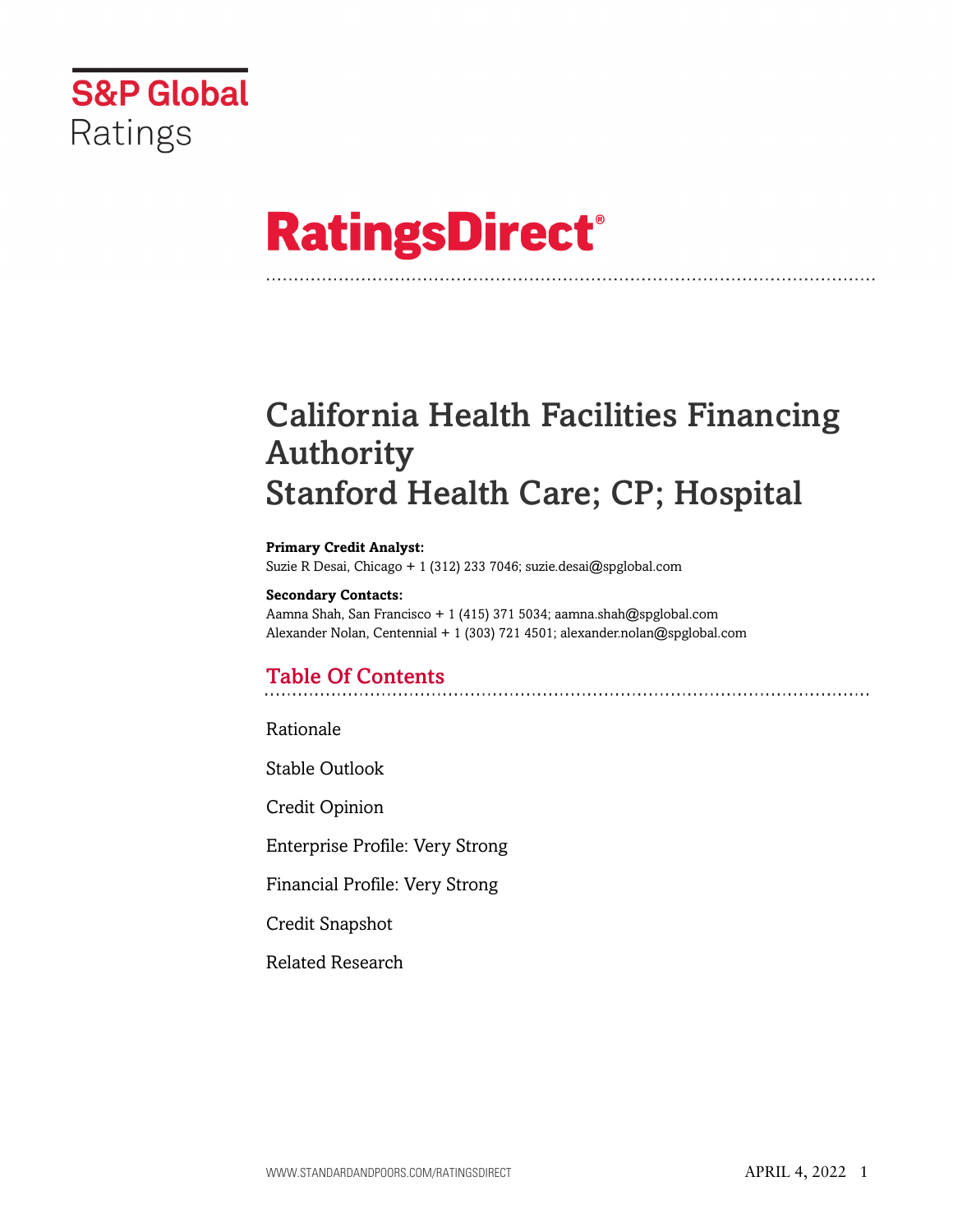## California Health Facilities Financing Authority Stanford Health Care; CP; Hospital

| <b>Credit Profile</b>                                                                                                                                     |                       |         |  |  |  |
|-----------------------------------------------------------------------------------------------------------------------------------------------------------|-----------------------|---------|--|--|--|
| Stanford Hlth Care rev bnds ser 2018 due 08/15/2048                                                                                                       |                       |         |  |  |  |
| Long Term Rating                                                                                                                                          | AA-/Stable<br>Current |         |  |  |  |
| Stanford Hlth Care taxable commercial paper nts ser 2021A dtd 04/01/2021 due 10/01/2021                                                                   |                       |         |  |  |  |
| <b>Short Term Rating</b>                                                                                                                                  | $A-1+$                | Current |  |  |  |
| California Hlth Facs Fincg Auth, California                                                                                                               |                       |         |  |  |  |
| Stanford Hlth Care, California                                                                                                                            |                       |         |  |  |  |
| California Health Facilities Finance Authority (Stanford Hlth Care)                                                                                       |                       |         |  |  |  |
| Long Term Rating                                                                                                                                          | $AA$ -/A-1+/Stable    | Current |  |  |  |
| California Health Facilities Finance Authority (Stanford Hlth Care)                                                                                       |                       |         |  |  |  |
| Long Term Rating                                                                                                                                          | AA-/Stable<br>Current |         |  |  |  |
| <b>Unenhanced Rating</b>                                                                                                                                  | NR(SPUR)              | Current |  |  |  |
| California Hlth Facs Fincg Auth (Stanford Hlth Care) hosp rev bnds (Stanford Hlth Care) ser 2010AB dtd 06/16/2010 due<br>11/15/2011-2021 2025 2031 2036   |                       |         |  |  |  |
| Long Term Rating                                                                                                                                          | AA-/Stable            | Current |  |  |  |
| California Hlth Facs Fincg Auth (Stanford Hlth Care) rfdg hosp rev bnds (Stanford Hlth Care) ser 2008B-2 dtd 06/02/2008 rmktd<br>dtd 06/15/2011 due 11/15 |                       |         |  |  |  |
| Long Term Rating                                                                                                                                          | $AA$ -/A-1+/Stable    | Current |  |  |  |
| California Hlth Facs Fincg Auth (Stanford Hlth Care) rfdg hosp rev bnds (Stanford Hlth Care) ser 2008B-2 dtd 06/02/2008 rmktd<br>dtd 06/15/2011 due 11/15 |                       |         |  |  |  |
| Long Term Rating                                                                                                                                          | $AA$ -/A-1+/Stable    | Current |  |  |  |

## Rationale

S&P Global Ratings' long-term rating on the California Health Facilities Financing Authority's various tax-exempt and taxable revenue bonds issued for Stanford Health Care (SHC; formerly known as Stanford Hospitals & Clinics) is 'AA-'. In addition, S&P Global Ratings' short-term rating on SHC's \$150 million commercial paper (CP) program is 'A-1+' and its dual rating on various bonds in weekly and CP mode issued for SHC is 'AA-/A-1+'.

We base our 'A-1+' short-term rating component on the dual ratings, and our short-term ratings (for the new taxable CP) on our view of SHC's own liquidity and related procedures for handling any potential tenders.

The outlook, where applicable, is stable.

## Credit overview

The ratings reflect our assessment of SHC's growing business position as one of the two main academic medical centers in the largely populated Bay Area region with comprehensive services focused on tertiary and quaternary business mix, exceptionally high case mix index, and brand strength in a generally competitive market. A focus on partnerships, including that with Sutter Health in oncology services, augments its position. In addition, a close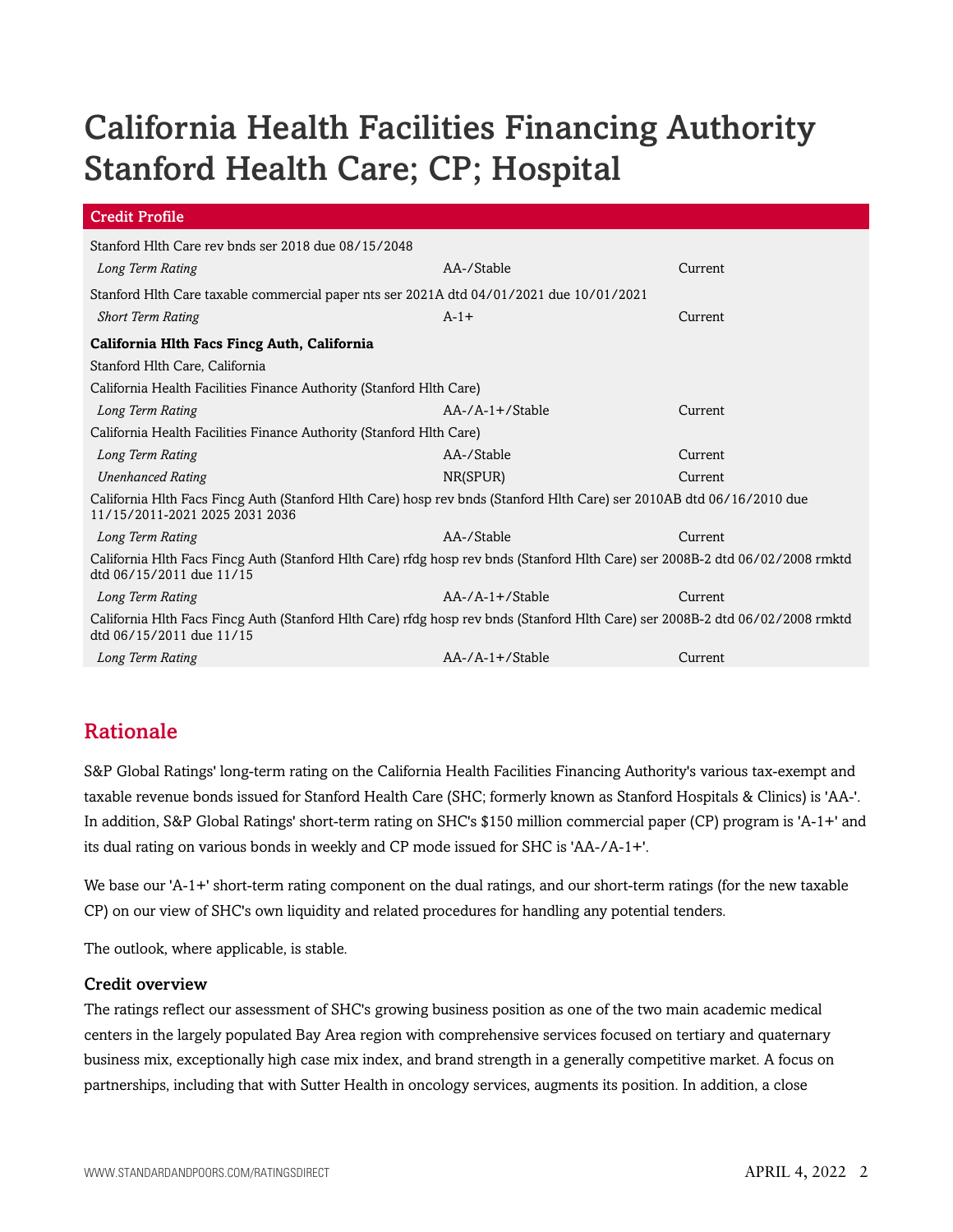## *California Health Facilities Financing Authority Stanford Health Care; CP; Hospital*

relationship with Stanford University; a large, widely regarded, and well-distributed academic and medical faculty and a growing group of community-based physicians through its medical foundation (University HealthCare Alliance or UHA); and solid research funding aid these factors. With the opening of a tower in fall 2019 and service line investments both on the main campus and in the community, SHC's presence continues to grow. Other credit strengths are a solid fundraising program, favorable payer mix, and SHC's location in Silicon Valley, home of numerous technology-related companies.

The rating also incorporates an improving financial profile that puts SHC in a favorable position as it continues elevated capital spending for projects both on the main campus and in the surrounding areas. Cash flow has improved over the past year and half, partly as a result of COVID-19-related stimulus but also as a result of continued delivery of high-acuity services and a favorable payer mix that has contributed, along with healthy investment returns supported by Stanford University's investment office, to an improving balance sheet. Debt remains elevated but manageable and reflects SHC's investment in facilities, including the completion of the hospital on its main campus in Palo Alto in 2019. We expect that with the balance sheet accretion thus far and continued recovery from COVID-19, management should be able to achieve higher capital spending targets while keeping balance sheet metrics in line with the credit rating. There is no planned new money debt over the next two years.

Our rating reflects a positive adjustment for SHC's close relationship with the higher-rated Stanford University. In addition, while we take a negative adjustment to reflect a more holistic view of the credit profile and SHC's lighter financial profile (relative to medians), we could consider removing this adjustment if SHC is able to maintain balance sheet strength while sustaining healthy cash flow amid likely continued heightened capital spending over the next few years.

The long-term rating further reflects our opinion of SHC's:

- Sound enterprise position as a premier academic medical center with a strong academic partner highlighted by historically high occupancy and a comprehensive tertiary and quaternary mix of services as reflected in a very high Medicare case mix index of 2.66 in 2021;
- Improvement in unrestricted reserves, which, along with a focus on healthy cash flow, should be able to support higher capital spending over the next few years;
- Sound strategy of expanding its overall footprint through significant outpatient expansion, physician recruitment, and partnerships, combined with needed inpatient renovations on the main campus to position SHC well for growth;
- Location in a favorable demographic area that is reflected in SHC's excellent payer mix--although higher cost-of-living expenses can create some challenges for staff retention and recruitment; and
- Focus on expanding clinical care models and processes and improving patient experience using digital health and technology and that also incorporates its location and partnerships with businesses in the tech-focused Silicon Valley.

Partly offsetting the above strengths, in our view, are SHC's:

- Location in a competitive service area;
- Elevated capital spending expected for a number of years; and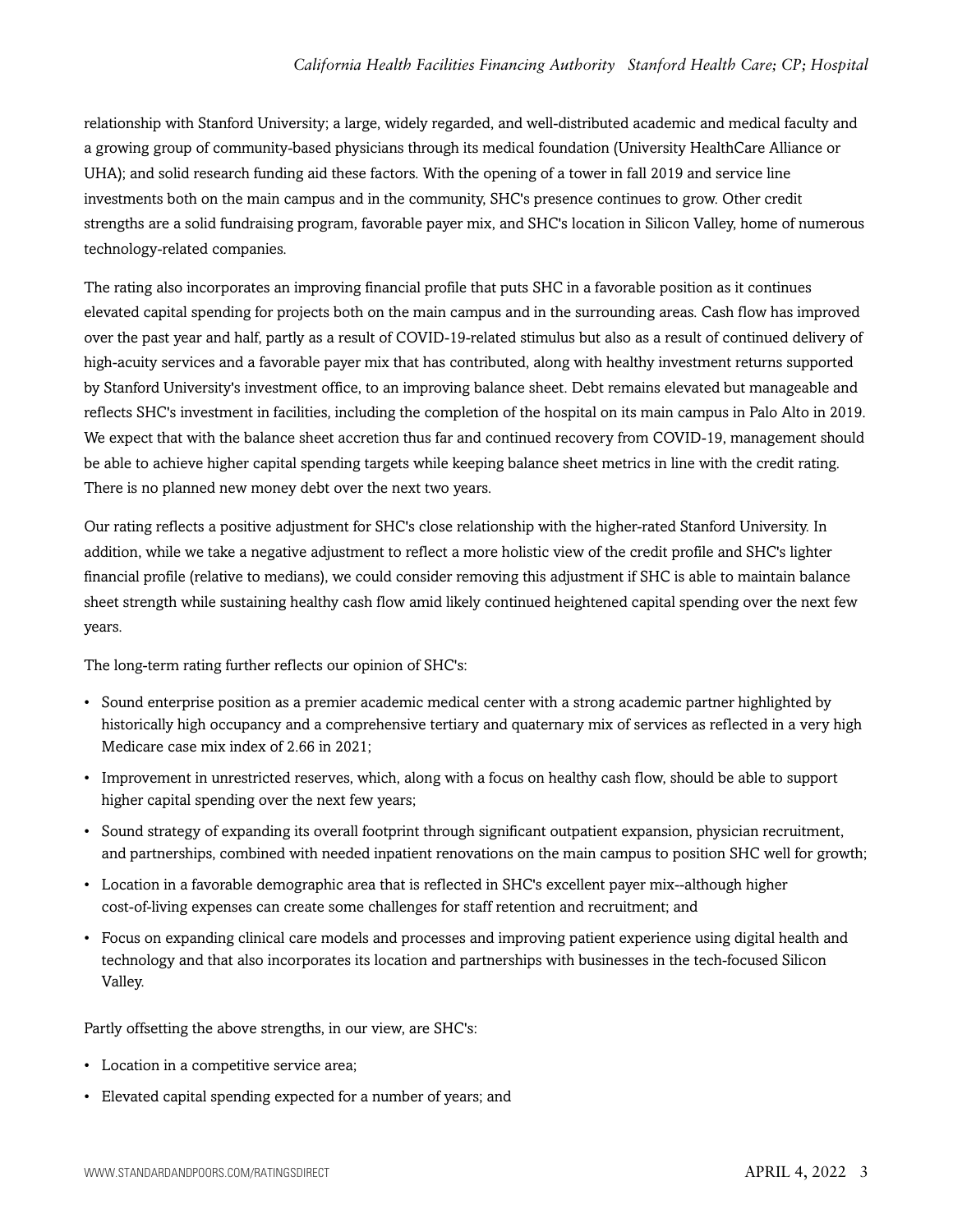• Some dependence of investment markets to maintain reserve growth, particularly given the lighter reserves relative to medians.

The stable outlook reflects our view of SHC's enterprise strengths, including its ties to Stanford University, and our expectation that SHC will meet budgeted expectations in fiscal 2022 given its ongoing delivery of higher acuity services and expanded partnerships. The outlook also reflects our view of an improved balance sheet that provides some cushion as capital spending begins to increase.

## Environmental, social, and governance

We view SHC's overall environmental risks as elevated relative to those of industry peers given its location in markets that have historically been prone to earthquakes and wildfires. While immediate risk to plant and facilities on the main campus are lower as a result of seismic compliance and distance from wildfire threats, we still view these environmental factors as a risk for the region given that they could affect the outpatient network as well as patient volume trends. We view SHC's social risk as lower than that of industry peers, given its large, broad, and demographically favorable service area, though higher cost of living slightly offsets this. In addition, unions represent approximately 30% of SHC's staff. The collective bargaining agreement with the Committee of Recognition of Nursing Achievement (CRONA), representing about 3,000 employees, expires March 31, 2022. As of that date, the CRONA contract has not been finalized. Management reports that the talks could extend the contract, but also has contingency plans in place. We will monitor any financial impact or other disruption that may arise from the negotiations related to this agreement, as challenges have periodically arisen in the past (although no strikes have occurred recently). Finally, as with other providers, SHC has experienced increased social risks tied to health and safety. While vaccines and other therapeutics could ease the impact of the costs related to care, we also note uncertainty and will monitor costs and pressures arising from COVID-related care.

## Stable Outlook

## Upside scenario

We believe SHC's enterprise profile is consistent with a higher rating, and a positive outlook or rating action could result from consistent trend of operating margins close to forecast levels, combined with incremental improvement in balance sheet metrics to maintain adequate cushion for the heightened capital spending that we believe will continue for several years.

## Downside scenario

Given the improvement to unrestricted reserves over the past couple of years and provision of higher acuity of services that are supporting cash flow, we believe SHC has cushion at the rating, but a lower rating or negative outlook could result if SHC sustains margins that are close to 2020 levels or if the higher capital spending over the next few years pressures balance sheet ratios. Although we believe SHC has capacity for additional debt, a significant issuance could strain debt-related metrics.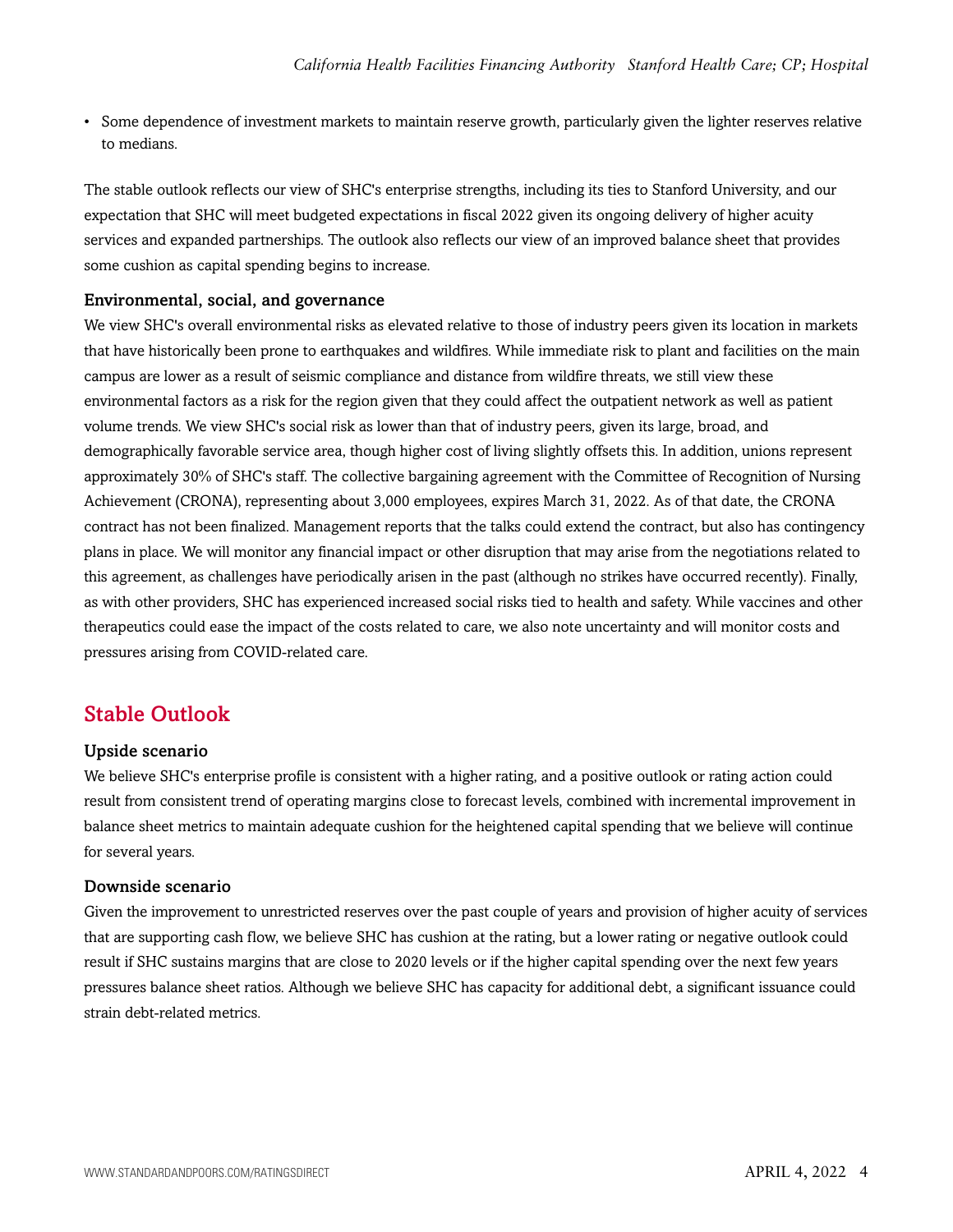## Credit Opinion

## Enterprise Profile: Very Strong

Market position sound with focus on ambulatory footprint and partnerships to support growth SHC is centered in Palo Alto, with one additional inpatient facility in Alameda County (ValleyCare) and a wide regional ambulatory care network, including both faculty physicians (Stanford University School of Medicine, or SOM) and community physicians (UHA, a medical foundation with professional services agreements with various community physicians). SHC is running at very high capacity given the demand for both COVID-19 and non-COVID care, and SHC has continued to expand outpatient services and its reach into the community with outpatient facilities anchored in Redwood City, Emeryville (in the East Bay), and other parts of the region. Management reports that with increased demand, the team continues to improve throughput and efficiencies to serve more patients. Management reports that additional mergers are not likely and that it is focused on partnerships with acute care providers in the market as well as capital and operating investments in outpatient services to support growing tertiary and quaternary services. Examples of the latter include plans to expand and integrate oncology services, a destination service line for SHC, with Sutter Health in the East Bay.

SHC views its service area in several ways, ranging from the large 21-county service area encompassing the broad San Francisco Bay Area to its more immediate counties of Santa Clara and San Mateo counties, where it captures 8% inpatient market share in an economically and demographically favorable service area. These various service area views demonstrate SHC's broad patient draw, reflecting its tertiary and quaternary service mix and Level 1 trauma center. Volumes have historically been growing but, as with most providers, COVID-19 dampened that in fiscal 2020. Volumes recovered in fiscal 2021 and are ahead of prior-year period results through first quarter 2022 across almost all key areas.

## Ties to Stanford University support the SHC credit rating

SHC is a controlled and wholly owned subsidiary of Stanford University and is adjacent to the SOM. Approximately two-thirds of the medical staff are employed by and are members of the SOM faculty and account for roughly 90% of SHC's total admissions.

Considerable funds flow to and from the university, but these funds are largely for services rendered or received. In addition, SHC has transferred a sizable but generally stable sum in recent years, about \$100 million annually, to Stanford University to support the SOM's academic mission and related initiatives, including faculty recruitment, the academic community, and the school's physical plant. Operating and nonoperating performance include a portion of this funding, and table 2's financial performance metrics do not capture the capital payments. The university provides other types of support to the hospital, including management of some of SHC's investments, occasional inclusion in the university's broader fundraising program, and joint venture partnerships in certain physician-related and imaging businesses. The SOM faculty also conducts significant third-party-funded research that is included at the SOM.

Stanford University and its other wholly owned hospital subsidiary, the Lucile Salter Packard Children's Hospital (also known as Stanford Children's Health), are separately rated, as the university does not guarantee SHC's debt and as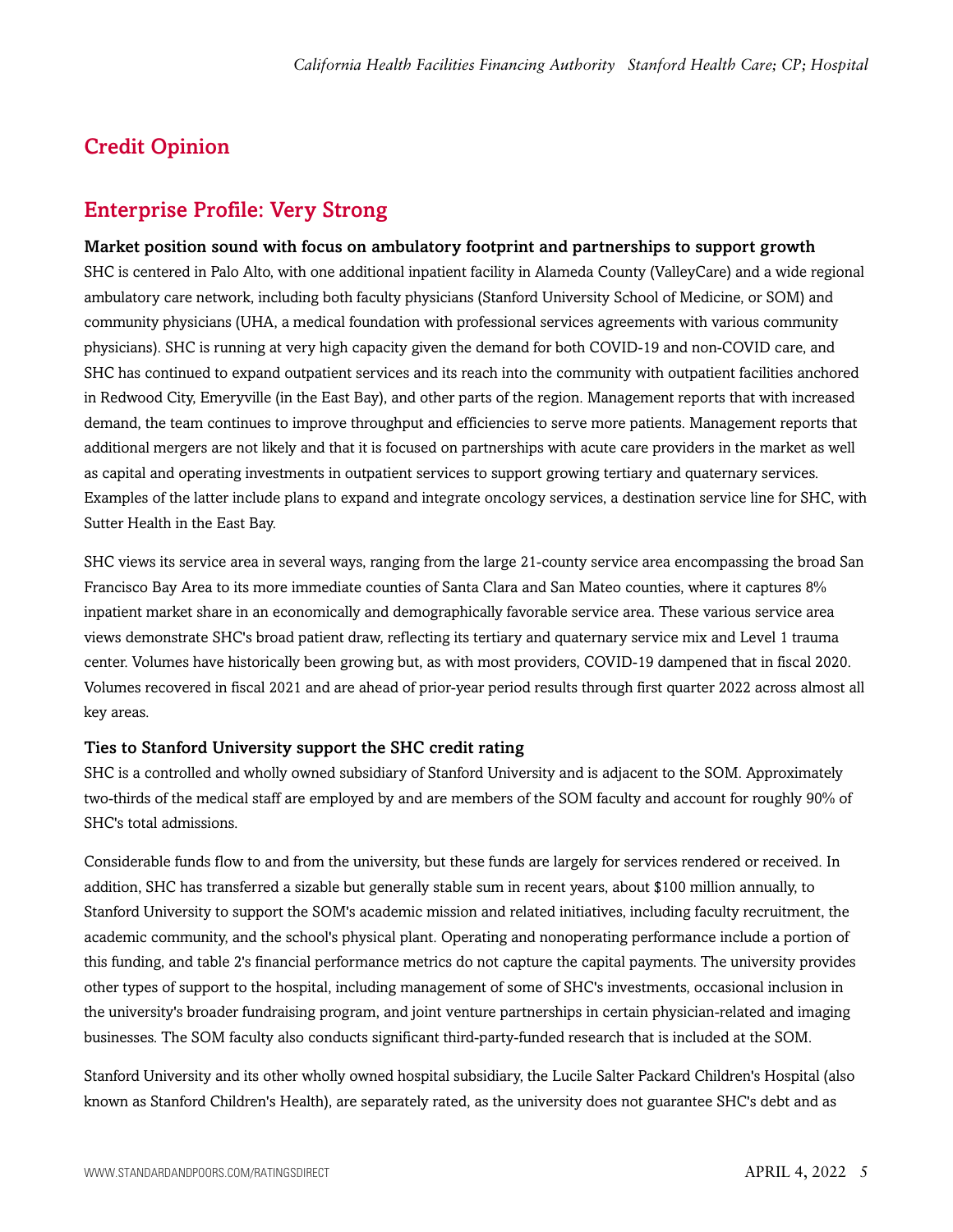SHC and Lucile Packard Children's Hospital are not co-obligated.

### Stable management team focuses on partnerships and growth

SHC's management team has been stable for several years and continues to execute on the strategic plan that was put in place a few years ago and that is yielding good recovery, with SHC having filled up the large patient tower that opened right before the beginning of the COVID-19 pandemic. The plan essentially focuses on the strengths of the academic medical center and the ability to attract high-end tertiary and quaternary business from a large multicounty service area while attending to the primary care needs of the local population. The strategy also focuses on promoting value and expanding digital capabilities both for improving the patient experience and aiding the clinical care model. Management is focused on maintaining a largely single high-end campus on the inpatient side with an eye toward partnerships in the region, including with UHA and a robust outpatient facility strategy to expand its coverage of the local market, ultimately throughout the entire San Francisco Bay Area. SHC has emphasized supporting its own faculty and their research ideas to develop digital strategies that augment and improve care.

#### **Table 1**

| <b>Stanford Health Care Utilization</b> |         |                               |           |  |  |  |  |
|-----------------------------------------|---------|-------------------------------|-----------|--|--|--|--|
| --Three months ended Nov. 30--          |         | --Fiscal year ended Aug. 31-- |           |  |  |  |  |
| 2021                                    | 2021    | 2020                          | 2019      |  |  |  |  |
| N.A.                                    | N.A.    | 7,750,000                     | 7,770,000 |  |  |  |  |
| N.A.                                    | N.A.    | 3.3                           | 3.0       |  |  |  |  |
| 9,849                                   | 37,082  | 35,133                        | 33,893    |  |  |  |  |
| 21,096                                  | 80,688  | 76,516                        | 76,957    |  |  |  |  |
| 31,613                                  | 118,220 | 107,318                       | 113,872   |  |  |  |  |
| 3,653                                   | 14,118  | 13,644                        | 14,887    |  |  |  |  |
| 8,620                                   | 31,361  | 26,296                        | 28,712    |  |  |  |  |
| 2.65                                    | 2.66    | 2.51                          | 2.27      |  |  |  |  |
| 15,144                                  | 14,911  | 14,816                        | 13,542    |  |  |  |  |
| 2,808                                   | 2,763   | 2,693                         | 3,207     |  |  |  |  |
| 22.0                                    | 21.7    | 22.1                          | 22.7      |  |  |  |  |
| 5.7                                     | 6.3     | 6.0                           | 7.0       |  |  |  |  |
| 68.3                                    | 69.0    | 68.9                          | 67.3      |  |  |  |  |
|                                         |         |                               |           |  |  |  |  |

\*Excludes normal newborn, psychiatric, rehabilitation, and long-term care facility admissions. §Based on net revenue. FTE--Full-time equivalent. N.A.--Not available. PSA--Primary service area.

## Financial Profile: Very Strong

#### Operating performance has rebounded in 2021 and interim 2022

SHC's operating performance has rebounded since fiscal 2020 as a result of provision of high acuity of services, COVID-related care, and good expense management. Fiscal 2021 had a significant amount of COVID-19-related stimulus, but through the first quarter of fiscal 2022 performance has remained very sound despite very little stimulus funding. While no hospital or health system is immune to the inflationary and labor expense pressures, management reports minimal labor disruptions related to recruitment and retention of staff and minimal agency usage. That said, we also note the ongoing negotiations with one of its unions noted above. As with many providers, SHC temporarily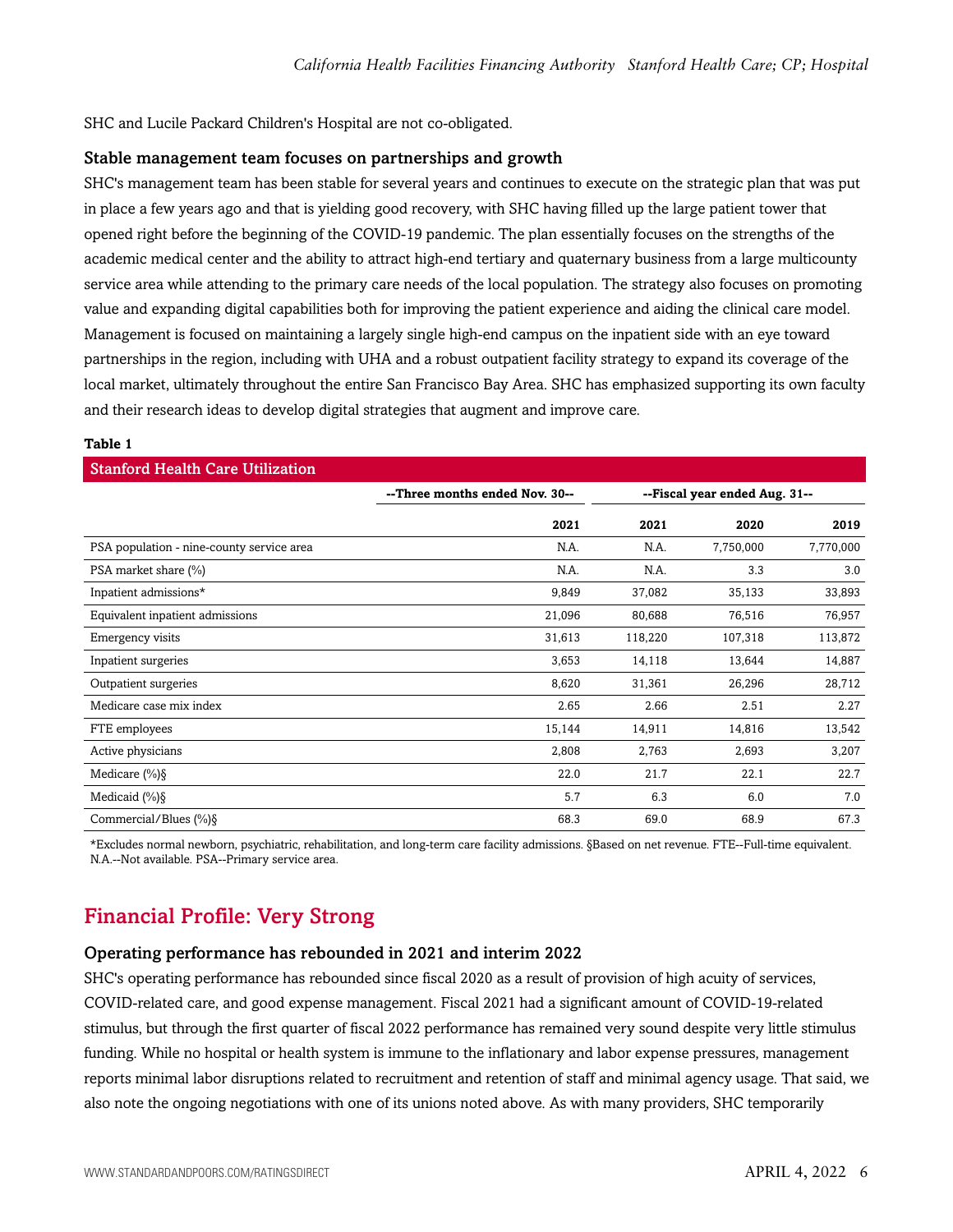slowed certain procedural services during the height of the recent COVID-19 surge. We note that we've moved about \$85 million of transfers to the SOM into operating and nonoperating expenses. (The latter is based on SHC performance.) Excluded are transfers to the SOM for capital that declined after higher amounts in recent years.

Management has forecast operating performance to approach 5%, which we view as achievable given the level of care provided, but this will require good expense management given industry headwinds. Historically, SHC experienced very healthy margins of more than 5% with growing volumes, strong revenue growth, excellent fundraising capabilities, and minimal dependence on provider tax and disproportionate share revenue.

Investment income and contributions support excess income, offset by transfer payments to the SOM that are based on SHC's operating results. These transfer payments have risen as operating results improved at SHC. Maximum annual debt service (MADS) coverage improved significantly in 2021 and interim 2022, and we expect that could decline slightly in years to come. Noncancelable operating leases have risen over time, and the gap has widened in the ratio for lease-adjusted MADS coverage relative to MADS coverage. S&P Global Ratings historically does not include unrealized gains or losses in its income calculation, and management reports that the change in value of its unrestricted cash and investments that Stanford University manages (a sizable amount) will be unrealized until the investments are liquidated.

## Higher capital spending in the next few years may temper unrestricted reserve growth

Unrestricted reserves improved meaningfully through November 2022, growing about 50% since 2020 (see table 2). This growth was a result of stimulus funds and overall good cash flow, healthy investment market activity, and reduced capital spending. Reserves are reaching levels more consistent with the rating, but if cash flow doesn't hold, reserves could decline as capital spending ramps up for renovations at 300 Pasteur (the previous main hospital next to the new tower) and for other ambulatory projects. Approximately half of SHC's investments reside within Stanford University's merged pool and are generally more illiquid. The remaining mix at SHC is cash and cash equivalents, fixed-rate investments, and equities.

We expect expenditures to increase again (to around \$500 million to \$690 million annually, or 2.5x annual depreciation, for the next few years). That said, the projects are discrete and spending could be managed if cash flow is pressured. In addition to renovations at 300 Pasteur (about \$1.2 billion over the next four years), larger capital projects include a cancer center in partnership with Sutter Health in the East Bay, an expanded outpatient facility in Redwood City (about \$613 million; near current outpatient facilities), and other routine and information technology needs.

SHC's fundraising program remains a credit strength, although mostly donor restricted, and includes success through a corporate partners program with many Silicon Valley high-tech companies and other donations. As of Feb. 28, 2022, SHC raised \$644 million toward its \$700 million for the New Stanford Hospital, with \$615 million in cash received.

#### Debt-related metrics remain moderate but have improved over the past year and a half

We consider most debt-related metrics slightly weaker than rating medians though improving and with smoothed debt burden in line with medians. Excluded from debt is the \$150 million of taxable CP availability that management does not intend to use over the next year. The debt structure remains relatively conservative but there is short- and medium-term remarketing risk for variable-rate demand bonds and put bonds, along with four bullet payments that create some long-term risk.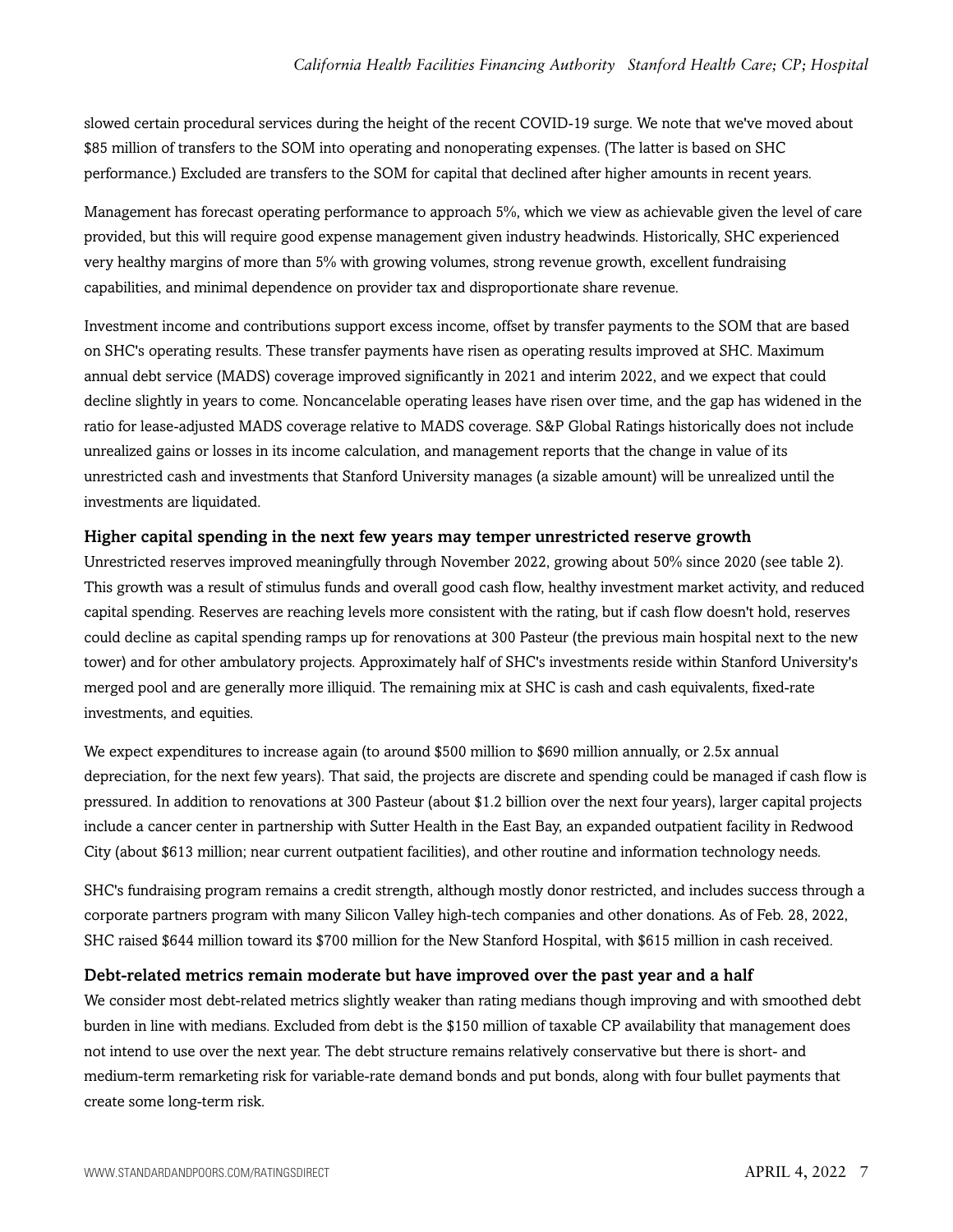In addition, SHC has a diverse but sizable swap portfolio with a notional amount of \$574 million at Nov. 30, 2021, or about 25% of total debt outstanding, of floating- to fixed-rate swaps. Certain swap agreements require SHC (or the counterparties) to post collateral, based on ratings and fair market value thresholds. As of November 2021, SHC posted \$20.3 million collateral, while the mark-to-market on the swap portfolio was a liability of \$273 million. SHC's overall counterparty exposure has been diversified over the past few years and is now divided among four major institutions.

As of Feb. 28, 2022, SHC identified \$1.4 billion in fixed-income and money market assets from various investments to guarantee the full and timely purchase price of \$168.2 million in debt outstanding supported by self-liquidity. S&P Global Ratings monitors liquidity monthly. A range of assets made up of various investments in actively managed diversified portfolios backs the debt. The bonds in CP mode are multimodal and carry a dual rating.

SHC's pension is slightly overfunded, as the plan was frozen in 1997, but had a slightly increased though manageable postretirement benefit liability of \$117 million at fiscal year-end Aug. 31, 2021.

#### **Table 2**

| <b>Stanford Health Care Financial Summary</b>             |                                   |                               |           |                                             |            |
|-----------------------------------------------------------|-----------------------------------|-------------------------------|-----------|---------------------------------------------|------------|
|                                                           | --Three months<br>ended Nov. 30-- | --Fiscal year ended Aug. 31-- |           | 'AA-' rated stand-alone<br>hospital medians |            |
|                                                           | 2021                              | 2021                          | 2020      | 2019                                        | 2020       |
| <b>Financial performance</b>                              |                                   |                               |           |                                             |            |
| Net patient revenue (\$000s)                              | 1,707,090                         | 6,170,789                     | 5,140,938 | 5,113,052                                   | 881,434    |
| Total operating revenue (\$000s)                          | 1,752,408                         | 6,771,846                     | 5,566,097 | 5,384,436                                   | 984,770    |
| Total operating expenses (\$000s)                         | 1,617,899                         | 6,156,397                     | 5,582,758 | 5,037,241                                   | <b>MNR</b> |
| Operating income (\$000s)                                 | 134,509                           | 615,449                       | (16,661)  | 347,195                                     | <b>MNR</b> |
| Operating margin (%)                                      | 7.68                              | 9.09                          | (0.30)    | 6.45                                        | 3.00       |
| Net nonoperating income (\$000s)                          | 21,308                            | 261                           | 37,018    | (3,602)                                     | MNR        |
| Excess income (\$000s)                                    | 155,817                           | 615,710                       | 20,357    | 343,593                                     | <b>MNR</b> |
| Excess margin (%)                                         | 8.78                              | 9.09                          | 0.36      | 6.39                                        | 6.20       |
| Operating EBIDA margin (%)                                | 12.94                             | 14.81                         | 5.86      | 11.00                                       | 8.70       |
| EBIDA margin (%)                                          | 13.99                             | 14.81                         | 6.48      | 10.94                                       | 12.60      |
| Net available for debt service (\$000s)                   | 248,122                           | 1,003,240                     | 363,327   | 588,833                                     | 134,766    |
| MADS (\$000s)                                             | 119,733                           | 119,733                       | 119,733   | 119,733                                     | <b>MNR</b> |
| MADS coverage (x)                                         | 8.29                              | 8.38                          | 3.03      | 4.92                                        | 6.10       |
| Operating-lease-adjusted coverage (x)                     | 5.14                              | 5.08                          | 2.17      | 2.94                                        | 4.50       |
| Liquidity and financial flexibility                       |                                   |                               |           |                                             |            |
| Unrestricted reserves (\$000s)                            | 5,021,508                         | 4,916,124                     | 3,416,123 | 2,903,324                                   | 906,282    |
| Unrestricted days' cash on hand                           | 295.9                             | 305.8                         | 234.2     | 218.6                                       | 347.7      |
| Unrestricted reserves/total long-term debt<br>(%)         | 219.1                             | 213.4                         | 153.5     | 159.4                                       | 279.5      |
| Unrestricted reserves/contingent liabilities<br>(%)       | 1,540.7                           | 1,508.4                       | 995.4     | 720.1                                       | 848.3      |
| Average age of plant (years)                              | 8.6                               | 8.0                           | 8.0       | 9.6                                         | 11.3       |
| Capital expenditures/depreciation and<br>amortization (%) | 106.6                             | 90.8                          | 120.5     | 291.0                                       | 114.2      |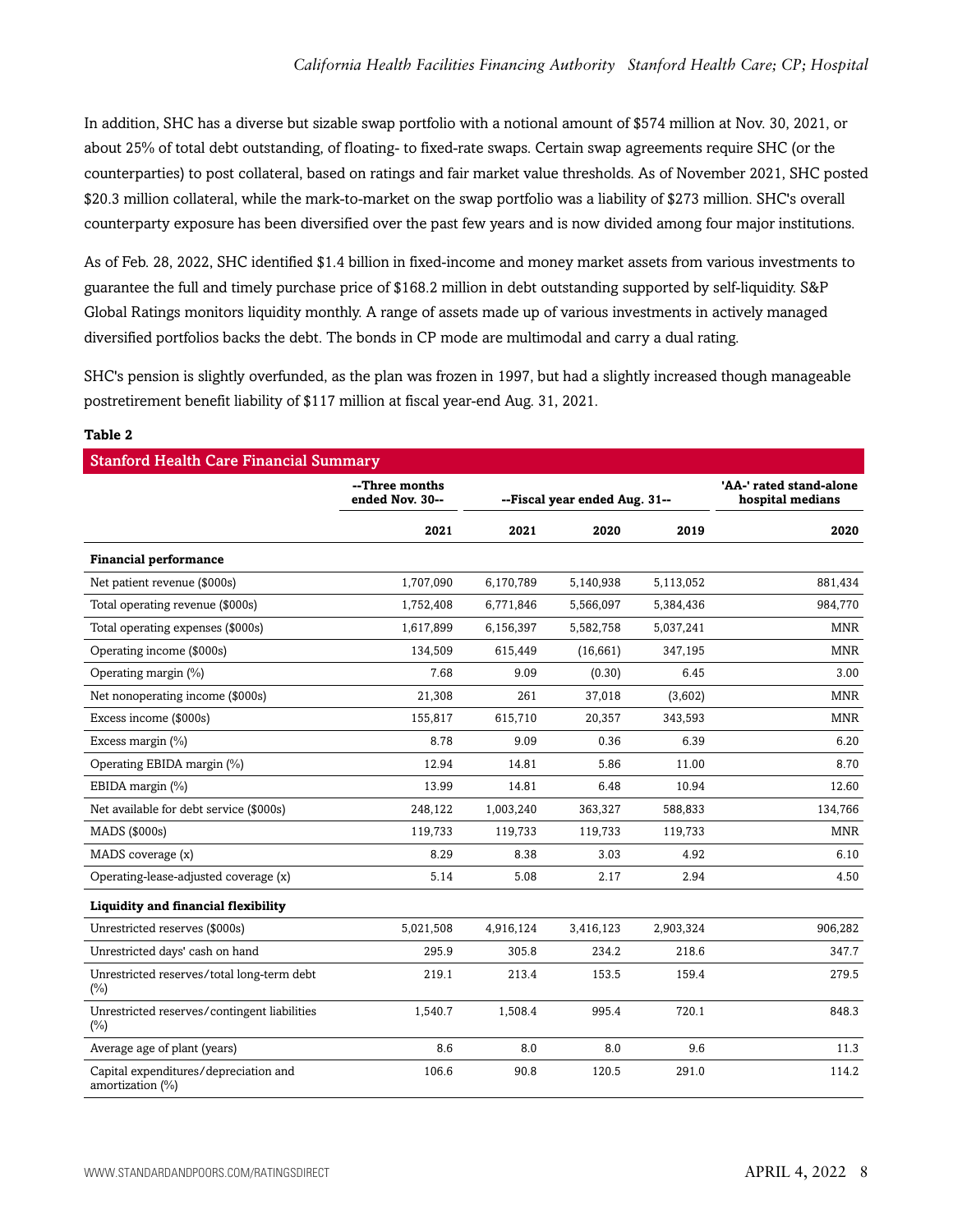| <b>Stanford Health Care Financial Summary (cont.)</b> |                                   |                               |           |                                             |            |
|-------------------------------------------------------|-----------------------------------|-------------------------------|-----------|---------------------------------------------|------------|
|                                                       | --Three months<br>ended Nov. 30-- | --Fiscal year ended Aug. 31-- |           | 'AA-' rated stand-alone<br>hospital medians |            |
|                                                       | 2021                              | 2021                          | 2020      | 2019                                        | 2020       |
| <b>Debt and liabilities</b>                           |                                   |                               |           |                                             |            |
| Total long-term debt (\$000s)                         | 2,291,656                         | 2,303,275                     | 2,224,863 | 1,821,179                                   | <b>MNR</b> |
| Long-term debt/capitalization (%)                     | 28.0                              | 28.8                          | 34.7      | 33.9                                        | 21.6       |
| Contingent liabilities (\$000s)                       | 325,915                           | 325,915                       | 343,200   | 403,200                                     | <b>MNR</b> |
| Contingent liabilities/total long-term debt<br>$(\%)$ | 14.2                              | 14.2                          | 15.4      | 22.1                                        | 40.6       |
| Debt burden (%)                                       | 1.69                              | 1.77                          | 2.14      | 2.23                                        | 2.00       |
| Defined benefit plan funded status (%)                | N.A.                              | 100.11                        | 96.06     | 91.91                                       | 94.30      |
| <b>Miscellaneous</b>                                  |                                   |                               |           |                                             |            |
| Medicare advance payments $(\$000s)*$                 | $\mathbf{0}$                      | $\Omega$                      | 397.393   | N/A                                         | <b>MNR</b> |
| Short-term borrowings (\$000s)*                       | N/A                               | N/A                           | N/A       | N/A                                         | <b>MNR</b> |
| Provider relief funds recognized (\$000s)             | 4,400                             | 393,000                       | 123,000   | N/A                                         | <b>MNR</b> |
| FEMA and other grants (\$000s)                        | $\mathbf{0}$                      | 17,000                        | 12,000    | N/A                                         | <b>MNR</b> |
| Risk based capital ratio (%)                          | N/A                               | N/A                           | N/A       | N/A                                         | <b>MNR</b> |
| Total net special funding (\$000s)                    | 16.664                            | 67.798                        | 84.174    | 72.619                                      | <b>MNR</b> |

#### **Table 2**

\*Excluded from unrestricted reserves, long-term debt, and contingent liabilities. FEMA--Federal Emergency Management Agency. MADS--Maximum annual debt service. MNR--Median not reported. N.A.--Not available. N/A--Not applicable. Note: Unrestricted reserves in 2019 exclude a small amount of funds that were subsequently deemed to be restricted.

## **Credit Snapshot**

- Security: Gross revenue, including patient revenue from hospital-based services along with numerous outpatient clinics, secures the bonds.
- Group rating methodology: The rating is based on our view of SHC's group credit profile (i.e., the consolidated audit for the system as a whole) and the obligated group's core status within the system. The obligated group is considered core to SHC's revenue and assets, and thus is rated at the same level as the group as a whole.
- Organization description: SHC is an academic medical center closely tied to the SOM. SHC's sole corporate member is Stanford University, and Stanford University's board elects all of SHC's board of directors. SHC includes its main hospital campus with 592-staffed-acute-care-bed hospital directly adjacent to Stanford University and the 207-staffed-bed ValleyCare Health System. The organization also includes joint ventures with Stanford University and other entities, UHA with around 300 affiliated physicians, and an insurance captive.

## Related Research

Through The ESG Lens 3.0: The Intersection Of ESG Credit Factors And U.S. Public Finance Credit Factors, March 2, 2022